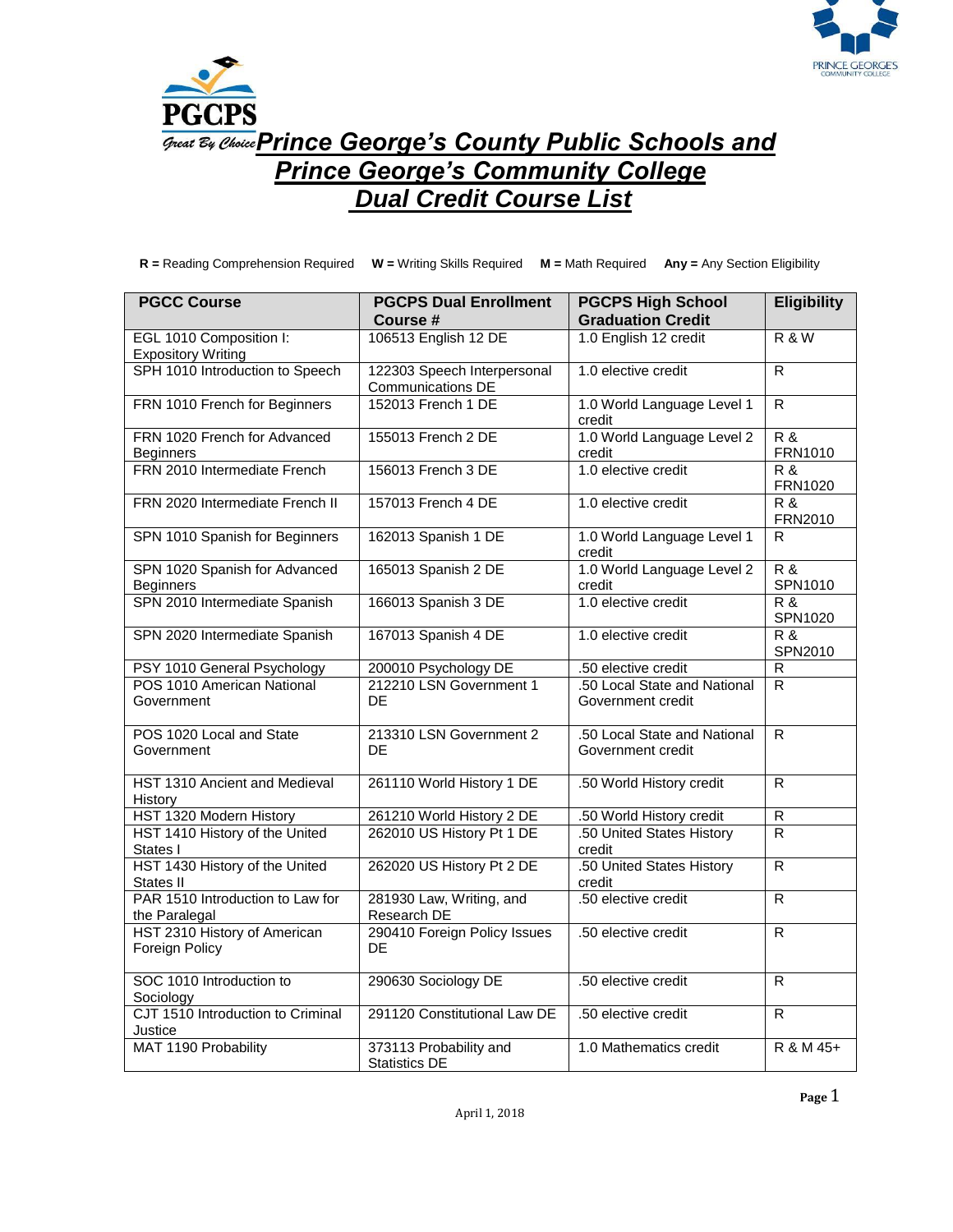



## **Great By Choice Prince George's County Public Schools and** *Prince George's Community College Dual Credit Course List*

| MAT 1140 Introduction to              | 374000 Introduction to           | .50 Mathematics credit     | R & M 45+               |
|---------------------------------------|----------------------------------|----------------------------|-------------------------|
| <b>Statistics</b>                     | <b>Statistics DE</b>             |                            |                         |
| MAT 1250 Applied College              | 353263 Foundations of            | 1.0 Mathematics credit     | R & M 63+               |
| Algebra                               | College Algebra DE               |                            |                         |
| MAT 1350 College Algebra              | 381003 College Algebra DE        | 1.0 Mathematics credit     | R & M 53+               |
| MAT 1360 Trigonometry and             | 381013 Trig and Analytic         | 1.0 Mathematics credit     | R & M 80+               |
| <b>Analytic Geometry</b>              | Geometry DE                      |                            |                         |
| MAT 1370 PreCalculus                  | 381043 PreCalculus DE            | 1.0 Mathematics credit     | R & M 80+               |
| MAT 2410 Calculus 1                   | 380023 Calculus AB DE            | 1.0 Mathematics credit     | R & M 80+               |
| MAT 2420 Calculus 2                   | 395110 Calculus 2 DE             | .50 Mathematics credit     | R & M 87+               |
| MAT 2430 Calculus 3                   | 395319 Calculus 3 DE             | .50 Mathematics credit     | R & M 87+               |
| MAT 2460 Differential Equations       | <b>Differential Equations DE</b> | .50 Mathematics credit     | R & M 87+               |
| <b>BIO 1010 General Biology</b>       | 420413 Biology DE                | 1.0 Biology credit         | R                       |
| <b>BIO 1110 Environmental Biology</b> | 491213 Environmental             | 1.0 Science credit         | $\mathsf{R}$            |
|                                       | Science DE                       |                            |                         |
| BIO 1100 Introduction to Forensic     | 425313 Forensic Biology DE       | 1.0 elective credit        | R                       |
| Biology                               |                                  |                            |                         |
| PHY 1010 Introductory Physics         | 440113 Physics DE                | 1.0 Science credit         | R & M 45+               |
| BIO 2010 Microbiology                 | 440210 Microbiology DE           | .50 Science credit         | R & M 45+               |
| BIO 2050 Human Anatomy and            | 492110 Anatomy and               | .50 Science credit         | R & M 45+               |
| Physiology I                          | Physiology DE                    |                            |                         |
| PSC 1210 Exploring Earth and          | 493013 Earth and Space           | 1.0 Science credit         | R                       |
| Space Science                         | Science DE                       |                            |                         |
| ACC 2001 Principles of                | 511200 Principles of             | .50 Finance-NAF credit     | R & M 45+               |
| Accounting I                          | Accounting DE                    |                            |                         |
| ART 1010 Introduction to Art          | 612210 Basic Design DE           | .50 Fine Arts credit       | ${\sf R}$               |
| ART 1570 Introduction to              | 619513 Computer Graphics 2       | 2.0 Fine Arts credit       | $\overline{R}$          |
| <b>Computer Graphics</b>              | DE                               |                            |                         |
|                                       |                                  |                            |                         |
| MUS 1010 Music Appreciation           | 645113 Music Survey DE           | 1.0 Fine Arts credit       | <b>ANY</b>              |
| HLE 2130 First Aid-Responding to      | 744210 Health Issues DE          | .50 Health credit          | <b>ANY</b>              |
| Emergencies/CPR FPR                   |                                  |                            |                         |
| HLE 2000 Applications and             | 744210 Health Issues DE          | .50 Health credit          | <b>ANY</b>              |
| Concepts for Fitness and Wellness     |                                  |                            |                         |
| CUL 1100 Introduction to Culinary     | 684633 Intro Culinary DE         | 1.0 elective credit        | <b>ANY</b>              |
| Arts                                  |                                  |                            |                         |
| TED 2000 Foundations of               | 689413 Found of Curriculum       | 1.0 Teacher Academy credit | R                       |
| <b>Curriculum Education</b>           | DE                               |                            |                         |
|                                       |                                  |                            |                         |
| PED 1030 Lifetime Fitness and         | 718000 Your Personal Fitness     | .50 Physical Education     | <b>ANY</b>              |
| Leisure Activities                    | 1 DE                             | credit                     |                         |
| NTR 1010 Introduction to Nutrition    | 684013 Clinical Nutrition DE     | 1.0 elective credit        | $\overline{\mathsf{R}}$ |
| TRF 1330 Television Production I      | 760123 Television Production     | 1.0 elective credit        | R                       |
|                                       | 1 DE                             |                            |                         |
| INT 1010 Introduction to              | 864333 Introduction to           | 1.0 Technology Education   | $\overline{R}$          |
| Information                           | Information Technology DE        | credit                     |                         |
| Technology (A+ Cert)                  |                                  |                            |                         |
| INT 1111 Programming Logic and        | 867333 Foundations of            | 1.0 elective credit        | <b>INT1010</b>          |
| Design                                | Computer Science DE              |                            |                         |